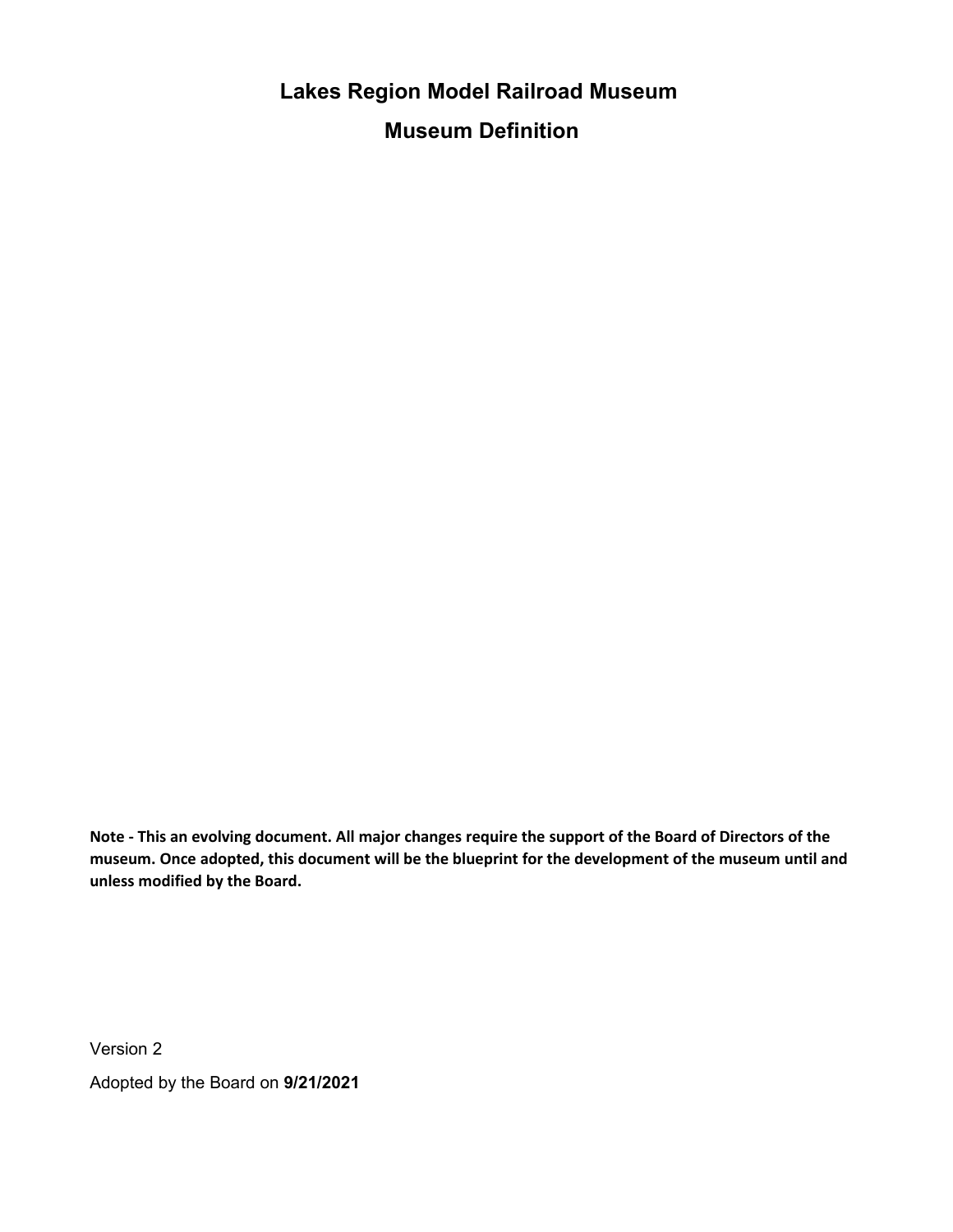## I. Museum Mission

- Provide an interactive experience and historic portrait of the socio-economic and cultural impact of railroads on the industrial, transportation, and tourist development of several central New England towns, including Wolfeboro.
- Provide hands-on interactive operation of the trains, for all ages and all skill levels, with progressive educational opportunities for operators.
- Develop an environment where the museum can evolve over time to suit the needs of future generations and emerging technologies
- Provide a positive outcome for all visitors which leads to repeat visits and recommendations

# II Museum Components

The focus of the museum is to provide interactive, informative, and educational edutainment – that is learning by having fun. The design is intended to drive multiple visits through increasingly challenging interactions with the museum. The museum components are here grouped into Historical Presentation and Interactive Edutainment, both centered on the HO scale layout, along with additional alternatives which will be explored.

#### A. Historical Presentation

The story being presented by the museum layout is how the arrival of the railroads turned isolated, selfsufficient agricultural villages like Wolfeboro into busy manufacturing and tourist centers with the rails connecting people, goods and services across the country year-round, night and day.

In this way, all visitors to the Museum will be introduced to Wolfeboro and the neighboring towns, will view the historical structures and places on the layouts, and will be able to access increasing levels of detail with smart phone links.

They will learn where the remaining railroad structures can be found, how the railroad affected the layout of the Town, where the turntable, roundhouse, water-side terminus, and Factory Street spur ran. And how central the railroad was to the town's economy during the first half of the 20th century. All illustrated by the operating model of the railroad at that time.

They will also see equivalent buildings, places and hear stories for the other towns depicted on the layouts, but the emphasis will be on Wolfeboro since that is where the visitor has chosen to come. We will include physical artifacts from that era illustrating the stories, many of which have already been offered to the Museum.

The target market for this aspect of the museum is the first-time visitor, curious about the socio-historical story of Wolfeboro, and willing to spend half an hour to learn about its history.

Version 2 adopted 9/21/2021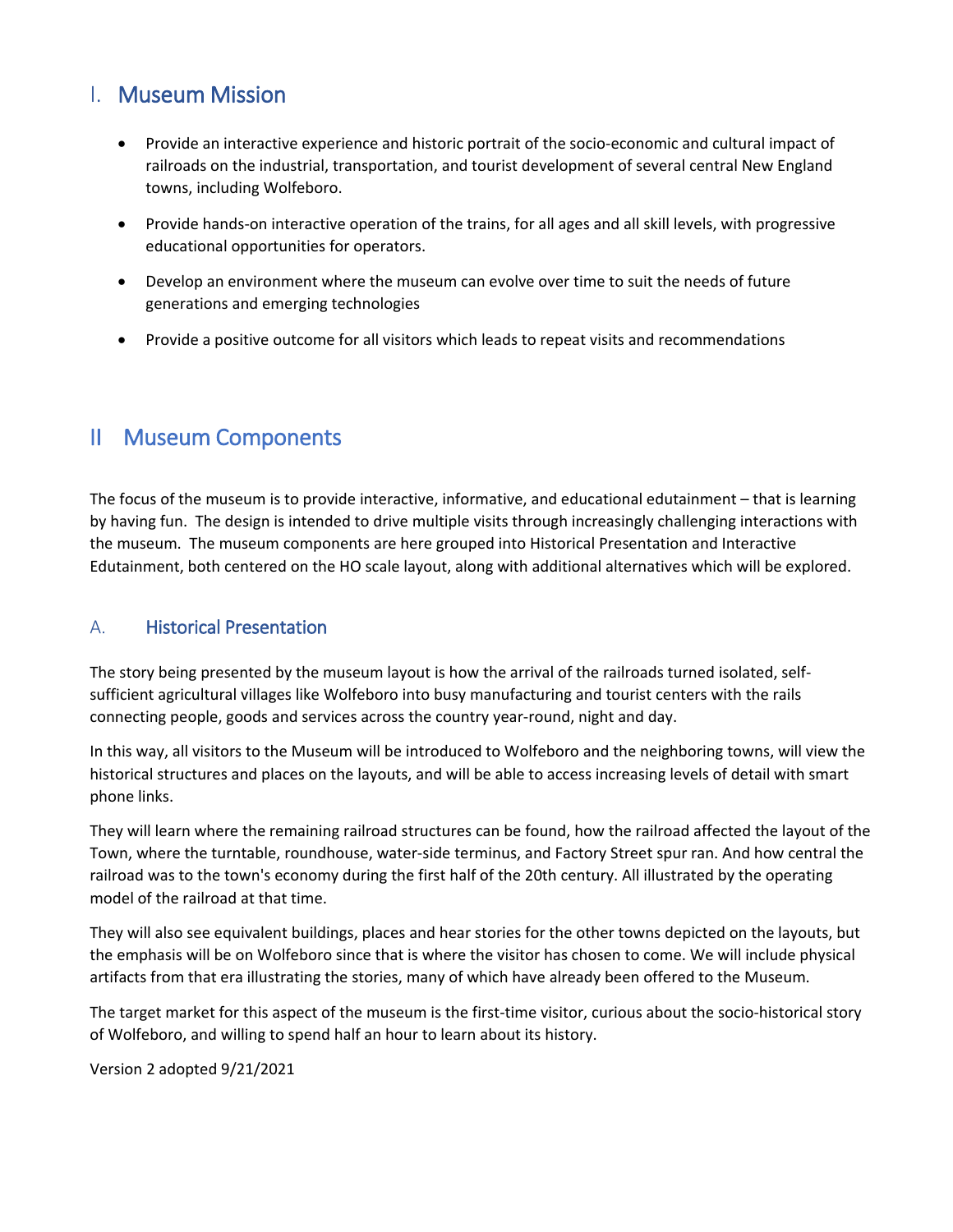### B Drivable Train Layout

The primary exhibit in the museum is the large HO-scale model railroad representing the Lakes Region and surrounding towns and cities. The design of the layout will be focused on enabling several visitors to drive trains at the same time, and to have fun doing so**.** 

While the model layout will represent the actual railways at the time, additional trackage, yards, switches and complexity, not present in the actual railway layouts, will be added to make the model an interesting challenge for operations.

The layout will be built around the outer walls of the museum space, would have multiple levels to accommodate the greatest number of visitors, including those in wheelchairs, with tracks generally coming 18" to 48" from the outer wall around most of the museum. Blocking of tracks and digital control would ensure trains get to where they are assigned to be without colliding with other drivers. Storage space will be provided under the layout where practical.

The layout will be designed with the goals of allowing visitors to learn such concepts as logistics, prioritization (right of way), application of expert control systems, the use of scientific analysis, engineering calculations, model-building, and the underlying technology used to control the layout.

The target market for this aspect of the museum is a young family or youth group with preteens and teenagers, who visit for the hands-on experience of operating the layout and who will return for progressively more satisfying experiences.

### **C Other Alternatives**

The direction in which the museum develops will depend largely on feedback from visitors. It will also be influenced by the availability of funding, space, people and technical resources.

While proceeding with the program laid out in A and B above, we will continue to explore the least expensive, highest return attractions, if feasible, to bring in money to pay for A and B.

These will include amongst other ideas.

\* Enhanced and virtual reality where the visitor can be "in the engine cab" on the layout, or in the cab of other trains not on the layout.

\* Remote operation where trains can be run from elsewhere using video links, expanding the museum experience beyond the walls of the building

- \* Virtual operation of other railroads not at the museum
- \* Structured STEM instruction for youth groups with an emphasis on fun
- \* Formal STEM instruction curricula for schools and job training
- \* Adding a passenger car for workshops, presentations, and instruction space
- \* Incorporating all or part of the passenger station into the museum complex